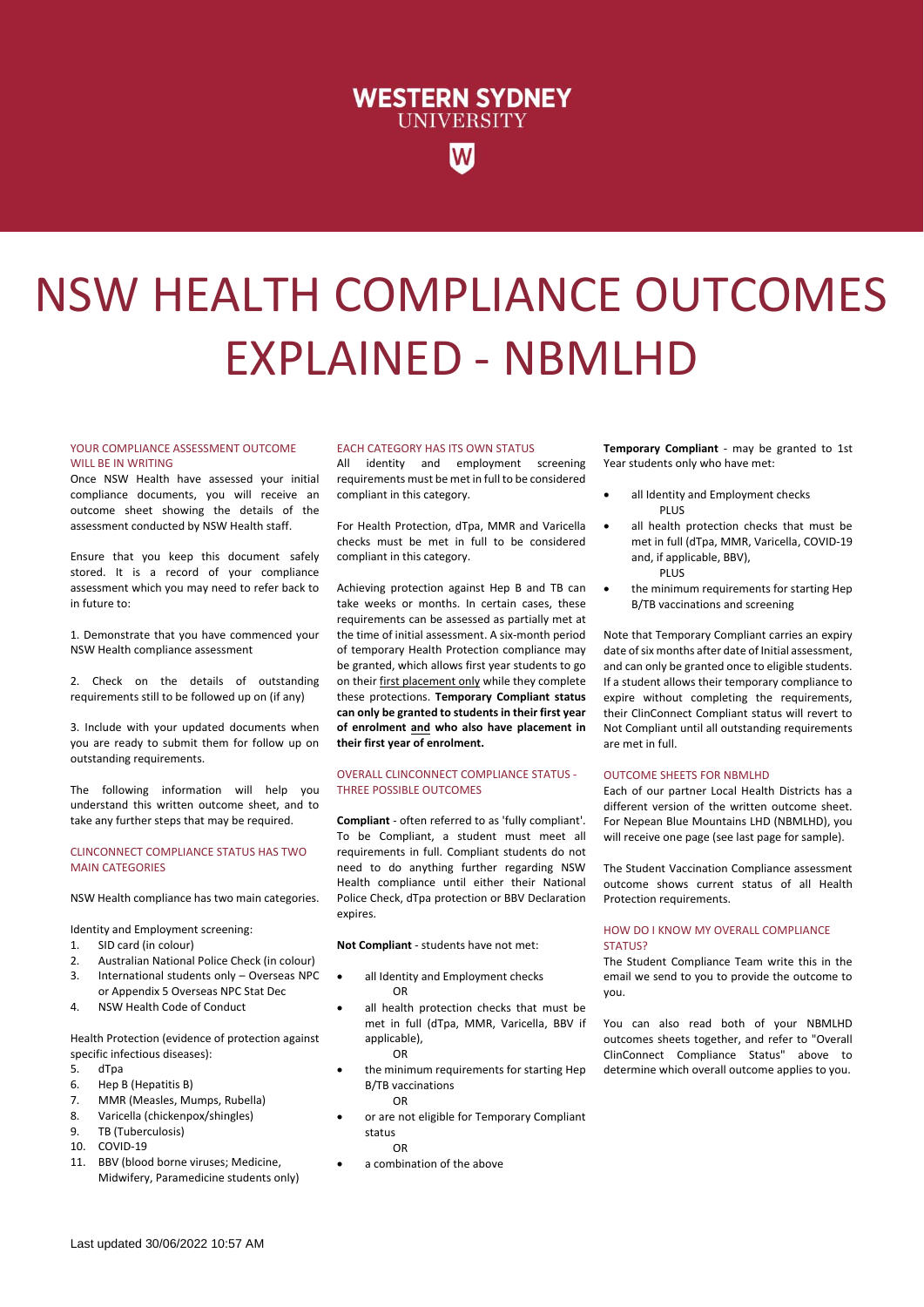#### I HAVE TO FOLLOW UP ON SOME REQUIREMENTS - HOW DO I DO THIS?

You need to provide evidence of having met the requirements i.e. submit further documents.

Make sure you include:

- 1. Your SID card both sides, in colour
- 2. Your current NBMLHD outcomes sheets
- 3. Your updated documents showing evidence of outstanding requirements being met

When ready, combine all documents into a single PDF document.

Name the document using the convention: FOLLOWUP\_<SURNAME>\_<SID#>\_<DEGREE>\_NBMLHD

Example: FOLLOWUP\_SMITH\_20202555\_NURSING\_NBMLHD

Use the file name as the email subject line.

Submit via your student email to: [studentcompliance@westernsydney.edu.au](mailto:studentcompliance@westernsydney.edu.au)

#### WHAT'S THE DEADLINE FOR FOLLOWING UP ON OUTSTANDING REQUIREMENTS?

You should follow up on all outstanding requirements as soon as possible, taking note of instructions from NSW Health about timelines required for vaccinations and noting the expiry date of your Temporary Compliance. Failure to do so may place you at risk of being ineligible for placement.

Your School has deadlines in place with regard to becoming temporary or fully compliant in order to be eligible for placement. Please ensure you know these deadlines, and if you have concerns about meeting them, contact your School directly.

Note that most vaccination requirements have a strict administration protocol that needs to be followed in order for vaccination to be deemed successful. Dose and serology schedules will normally be written on your outcome sheet if you need to have further vaccinations or blood test.

Th[e NSW Health Hepatitis B requirements](https://www.westernsydney.edu.au/__data/assets/pdf_file/0008/1656962/Student_Support_Doc_-_NSWH_Hepatitis_B_Requirements_2020.05.pdf) are listed in full on our website. If you are following up on Hepatitis B vaccination, it may be useful to take this to your doctor if your doctor is unsure of Hepatitis B vaccination requirements.

Do not deviate from prescribed vaccination dose or serology schedules without written advice, as this will invalidate the vaccination and extend the total time taken to achieve compliance.

Under the [Public Health \(COVID 19 Vaccination of Health Care Workers\) Order 2021"](https://gazette.legislation.nsw.gov.au/so/download.w3p?id=Gazette_2021_2021-411.pdf), please note the **important information regarding mandatory COVID-19 vaccination for NSW Health Student Compliance**, because it may change as the Public Health Order is updated and that Western is not setting the requirements.

- **From 30 September 2021**, evidence of at least one (1) COVID-19 vaccination is mandatory for all students attending placements in NSW Health care facilities.
- **From 30 November 2021**, evidence of two (2) doses of COVID-19 vaccination in mandatory for all students attending placements in NSW Health care facilities.

Therefore, if you have not yet provided your evidence of COVID-19 vaccination, you will become NOT compliant with NSW Health.

If you have not already done so, **[Click here to submit evidence of your COVID](https://wsu.service-now.com/student?id=wsu_cat_item&sys_id=b761759d1b5bd050c13a0edddc4bcbe3&sysparm_category=3c644544dbe39c504f58e434059619b1)-19 vaccination.** Be ready with your student ID card and vaccination evidence saved in colour as one (1) pdf document, then click and follow the prompts. Please visit COVID-19 Vaccination [Links](http://www.westernsydney.edu.au/placements_hub/placements_hub/covid19_vaccinations) for information on COVID-19 vaccinations for Western students.

#### I'M STILL UNSURE ABOUT SOMETHING - WHERE CAN I GET SOME HELP?

Try our growing list of online information:

[NSW Health Student Compliance Information](https://www.westernsydney.edu.au/__data/assets/pdf_file/0007/1647655/NSWH_Student_Compliance_Information_Booklet_2021_v3.5.pdf)

[Student Compliance resources page](https://www.westernsydney.edu.au/learning_futures/home/placements_hub/student_compliance/general_resources)

If you've read these and still need help, please contact the Student Compliance Team

Email : [studentcompliance@westernsydney.edu.au](mailto:studentcompliance@westernsydney.edu.au) for more information